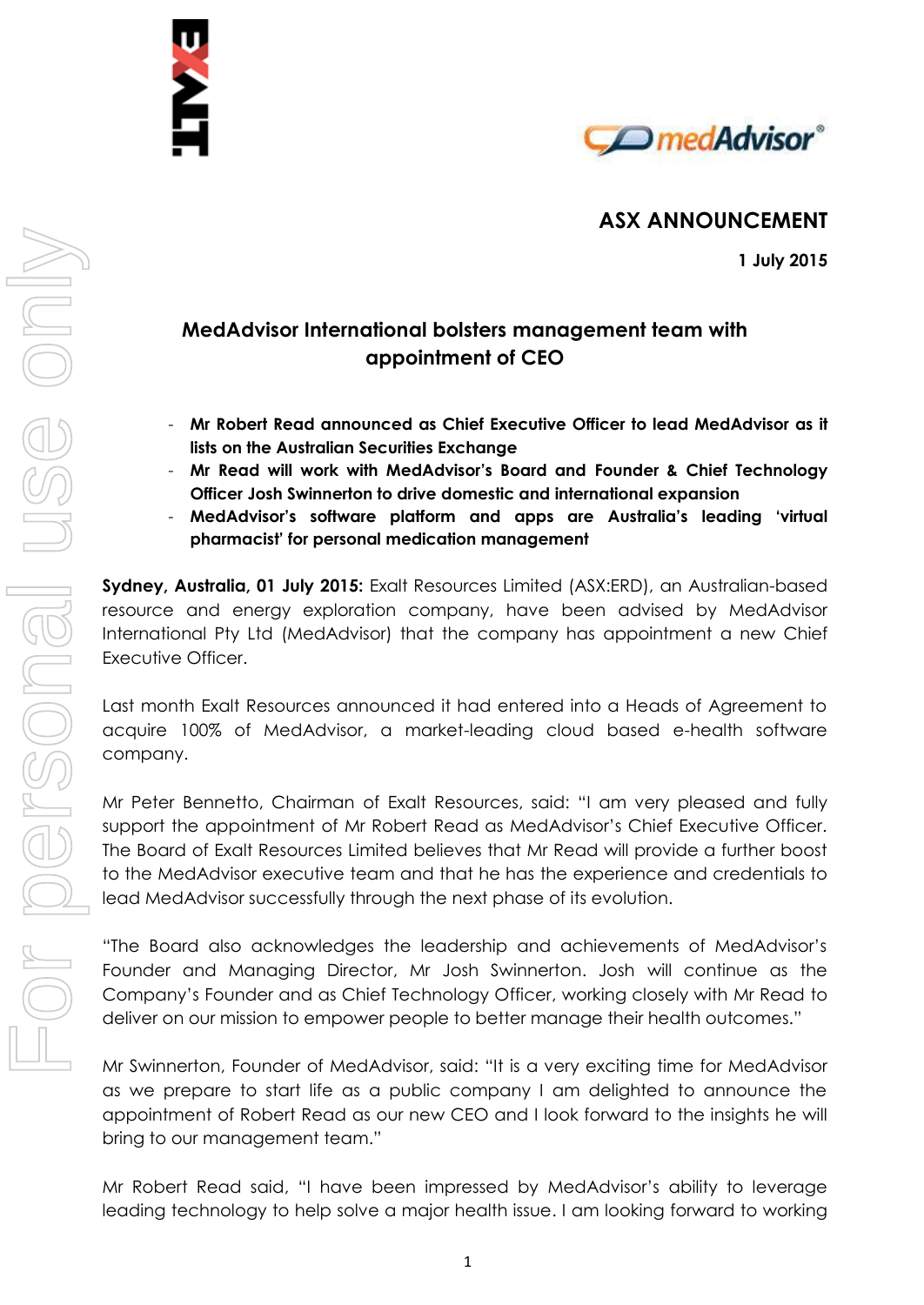



alongside Josh and the MedAdvisor team to drive the development of the business, including near-term opportunities with the General Practitioner (GP) community and MedAdvisor's planned international expansion."

Mr Robert Read has spent his career working with high growth businesses across Private Equity, Venture Capital and also held senior roles in the pharmaceutical industry. He joins MedAdvisor from Harbert Private Equity where he was Managing Director. Prior to this, Mr Read held senior positions at GlaxoSmithKline, including Director of Commercial Strategy and Operations. Mr Read has also worked extensively in private equity and venture capital including at ANZ Private Equity and St George Bank.

MedAdvisor has developed a world-class software platform that assists individuals in correctly using medication via a 'virtual pharmacist', dramatically improving health outcomes for individuals through improved medication adherence. The software uses a cloud computing approach, in conjunction with optimised user experience on mobile and web devices.

MedAdvisor's platform and free apps have achieved early success with pharmacies and consumers. The apps are being used by 80,000+ Australians; 20 per cent of Australian pharmacies are paid subscribers, and it has been the most downloaded medication-related app in Australian Apple and Android stores in 2014 and 2015.

MedAdvisor's platform helps individuals to monitor their medication use by connecting to pharmacy dispensing systems, automatically retrieving medication records and activating an intelligent training, information and dosage reminder system to ensure correct and reliable medication use.

### **ENDS**

### **About MedAdvisor**

Melbourne-based software systems developer, MedAdvisor International Pty Ltd (MedAdvisor), was founded in 2012 to address gaps in medical self-care. MedAdvisor's free app connects to pharmacy dispensing systems to automatically retrieve medication records and from this drives an intelligent training, information and reminder system to ensure correct and reliable medication use. Poor medication adherence has been identified as one of the most significant and costly problems faced by governments and major healthcare providers across many developed nations.

"MedAdvisor" was the most downloaded pharmacy or medication-related app in Apple and Android stores in Australia in 2014 and 2015, and more nearly a quarter of all Australian pharmacies subscribe to the platform. MedAdvisor has formed important sales and marketing partnerships with Bupa and the Pharmacy Guild of Australia's Guildlink, and has training and service contracts with a number of top tier global pharmaceutical companies, including GSK, AstraZeneca, Actavis and UCB.